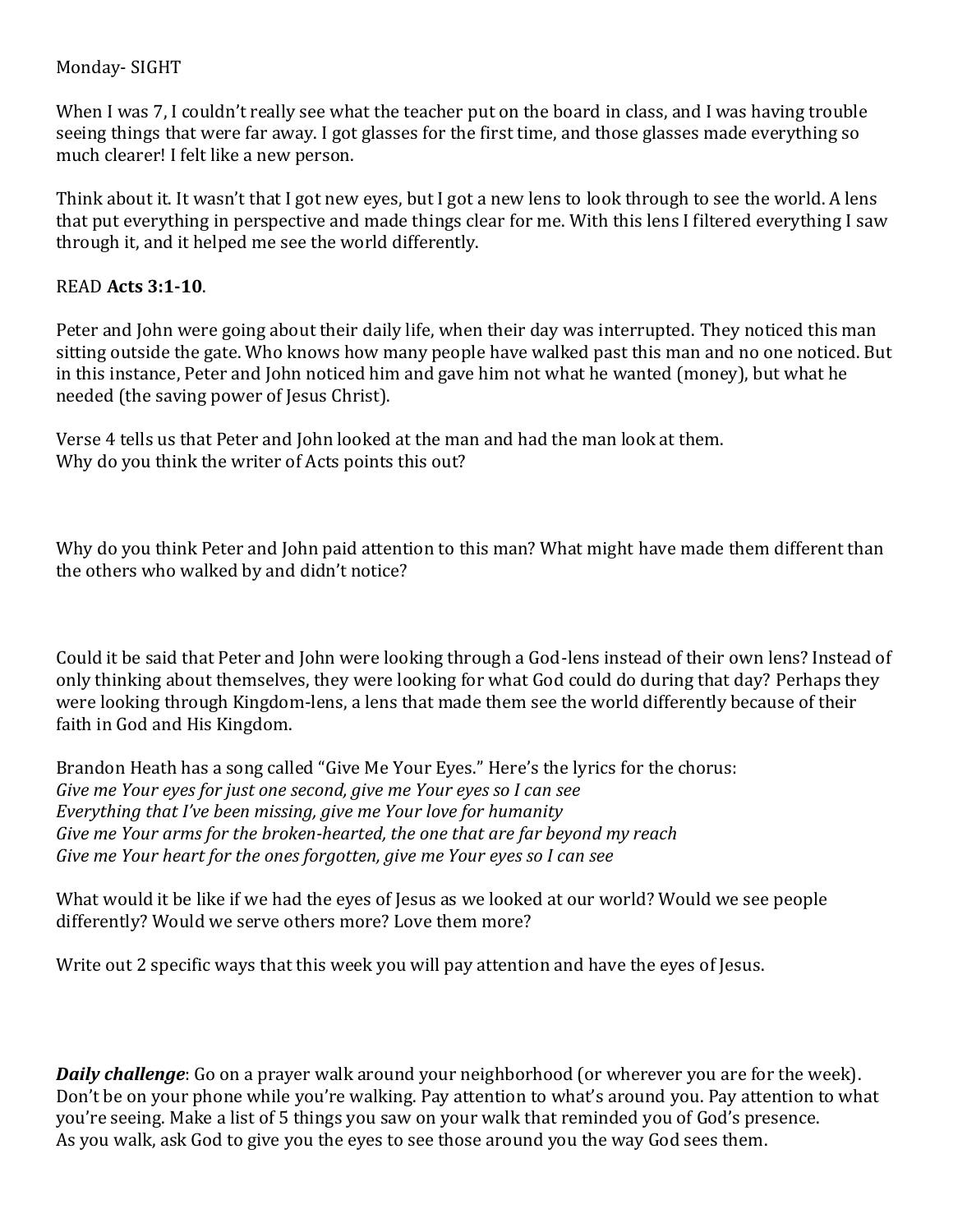# Tuesday- TASTE

I have a sign in my kitchen with **Psalm 34:8** on it- "Taste and see that the Lord is good; blessed is the one who takes refuge in Him."

To taste and see that God is good is a reminder to pay attention to my life and see where He is working. Like yesterday as we talked about our eyes and seeing, it's important that we pay attention to where God is at work all around us, in our everyday life.

I've been trying to cook more, but I will not say that everything I cook or bake tastes good. Sometimes it's awful. Maybe I left out an ingredient or I put too much of something in there or I used baking soda instead of baking powder (yep, there's a big difference. Who knew?!)

Salt is an ingredient that might not seem important in a recipe, because it's so small, but it does make a big difference to enhance the flavor of your cooking. If you leave it out, you can tell. Or if you use too much, it makes a big difference.

### READ **Matthew 5:13-16.**

What does Jesus say about salt? What does it mean to be the salt of the earth?

Just like in a recipe, salt might not seem like a big ingredient, but even a little makes a difference…the same can be said of our faith. Living a life of faith, one that points to Jesus in what we do each day, makes a big difference. Even something as simple as asking to pray for someone can be a big thing and a great way to point to Jesus.

Are you living a salty life? Why or why not?

### READ **Colossians 4:2-6**.

Write out verse 6.

Let your conversations be seasoned with salt. Let what you say glorify God. Be ready to tell others why you live the way you live. Think about this: Why do you make the choices you make? As a Christ follower, we are to make decisions based on what Scripture would say and what Jesus commands us to do. My life should look different than a non-believer, because I'm not making decisions based off what I want but what God wants.

*Daily challenge*: Find a recipe and make something today (or this week). Perhaps ask your family to join you. Or make some cookies and take them to some first responders. Find someone you can bless with food this week. As you are making this, pray for whoever will receive this. If you're using salt in your recipe, let it be a reminder to live a salty life, pointing to Jesus in all that we do.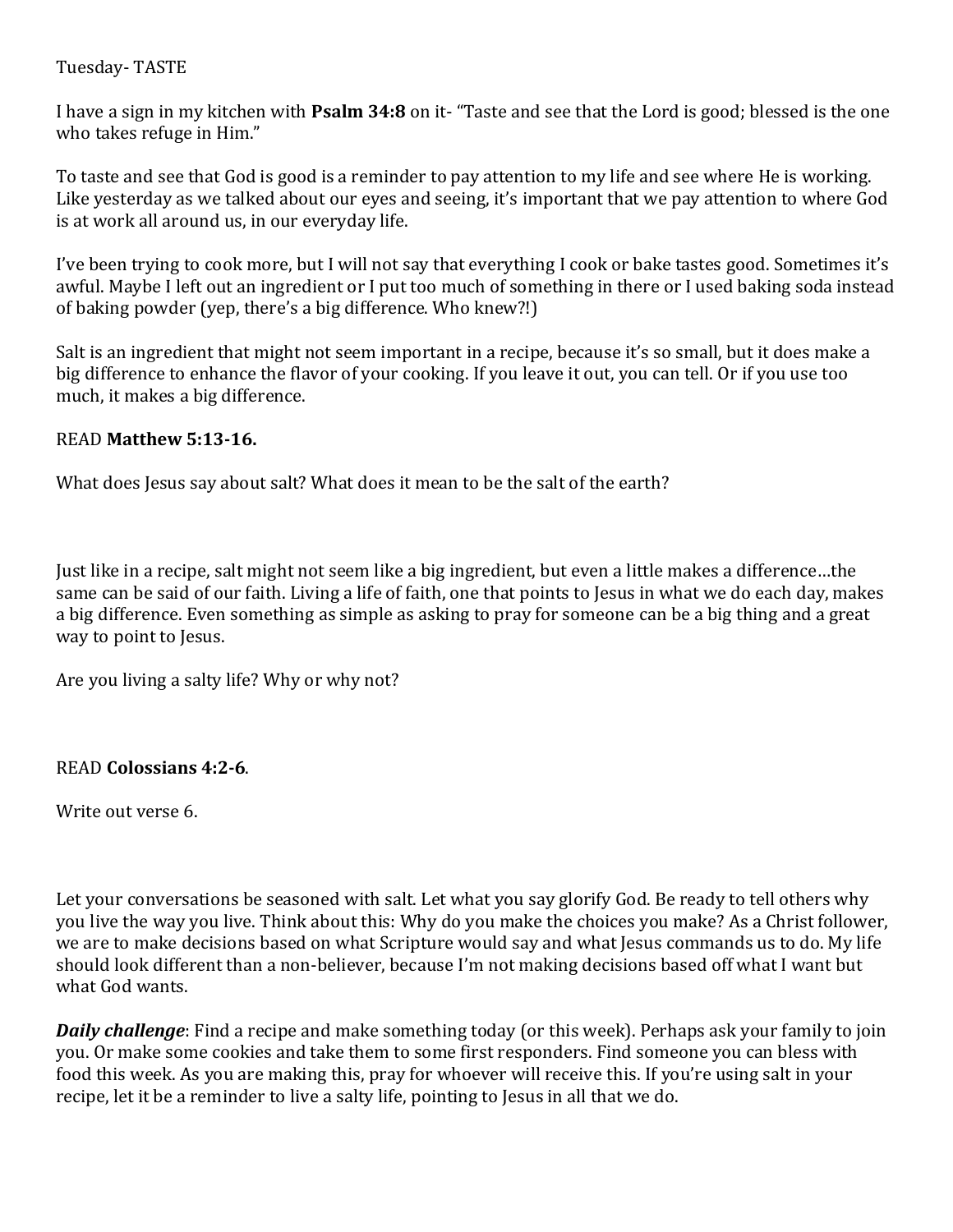Wednesday- SMELL

What's your favorite smell in the world? What's your least favorite smell in the world?

My favorite smell: The Soarin' ride at EPCOT at Disney World- Fiji scene. Oh my. It just smells heavenly. I found a candle that smells just like it too.

My least favorite smell: a dirty diaper OR when I forget to take out the trash (yuck!)

When I first moved to Amarillo, there were a few days when the air just smelled. My apartment was next to the dog park in my complex, so I thought it was the dogs. But I began to notice that I smelled the same smell throughout the city on certain days, and I realized it was the cattle feed lots…or as others have said "the smell of money." That scent was strong and made the entire area smell like those feed lots.

### READ **2 Corinthians 2:14-17**.

Did you know that Scripture tells us what to smell like? Paul in 2 Corinthians tells us we are to be the pleasing aroma of Christ to the world.

What does that mean to you? What does it mean to essentially "smell like Christ"?

As we interact with people, the way we talk, the things we do, the lives we live, we all give off a "scent" or all of what we do points to something. Either we're pointing to and glorifying the Lord in all that we do. Or we're pointing to ourselves and glorifying ourselves.

Do our lives smell or give off the scent of Jesus, smells of life, smells of joy? Or do our lives smell or give off the scent of death, smells of sin, smells of pain?

When others are around us, do we give off the scent of Jesus or of death/self?

Write 2 ways that would be giving off the scent of self or death. Write 2 ways that would be giving off the scent of Jesus and life. Be specific with your answers.

Think about this week and your interactions with others. Did you smell of life or smell of death?

### READ **Romans 12:1-2**.

Paul tells us we are to be a living sacrifice, one that is pleasing to the Lord. Perhaps we could say our lives as living sacrifices should also smell pleasing to the Lord- give the scent of life.

*Daily challenge*: Find a scented candle and light it. Does it fill up the whole room with the scent? With the candle lit, spend some time praying that God would give you the courage to live a life that smells of Jesus. Look back over your answers and ask God to help you put into practice living a life that smells of Jesus.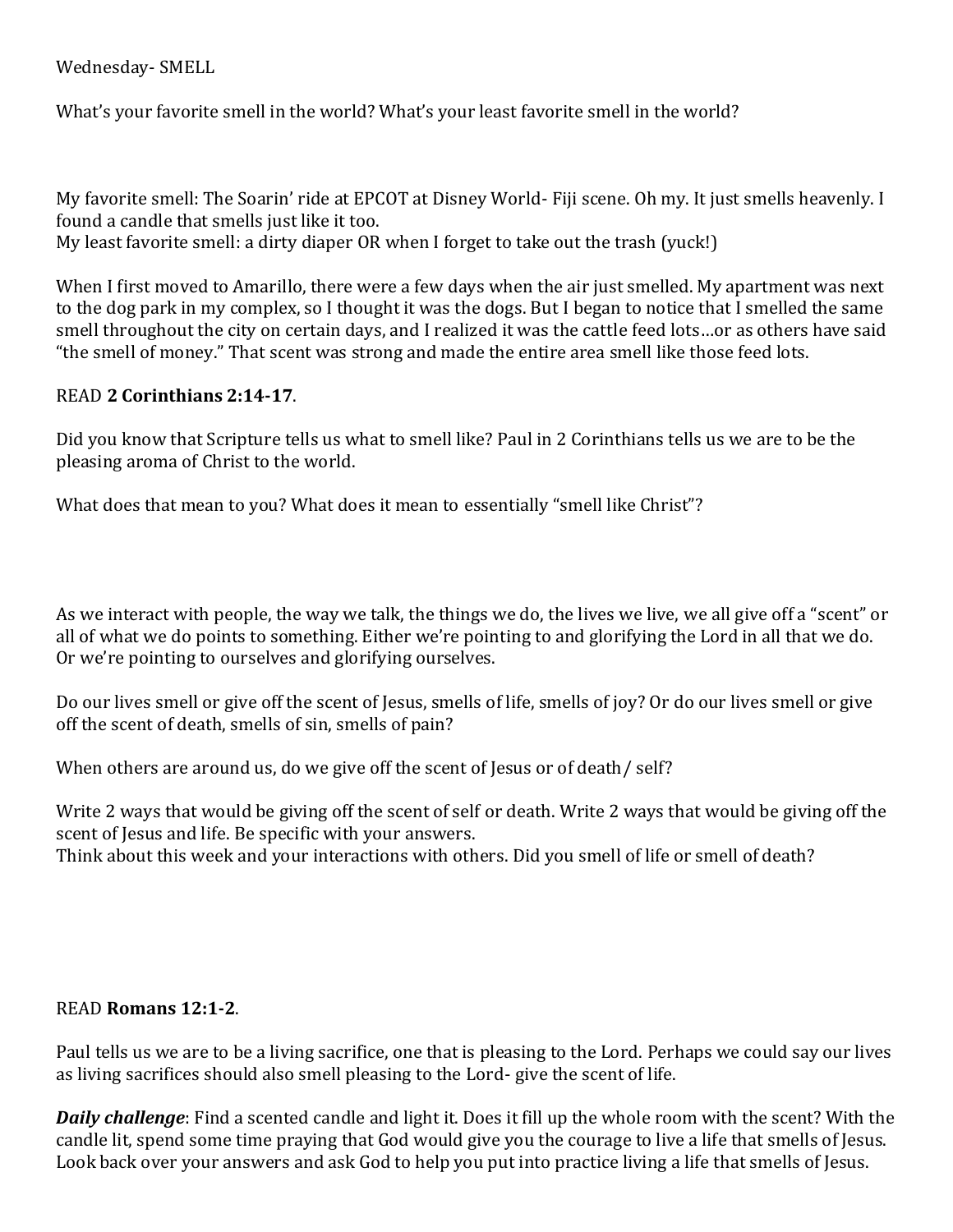# Thursday- HEAR

Have your parents ever told you that you have "selective hearing"? Or maybe a teacher has said that before?

It means that you only hear parts of a conversation or parts of an instruction. Maybe your parents told you to clean your room by Monday but all you heard was clean your room. You missed some of the instructions, and when Monday comes and you didn't clean your room, oops!

Many places in Scripture, especially in the Psalms, we see people asking God to hear their prayers.

# READ **Psalm 102:1-2**, **Psalm 116:1-2**, and **Psalm 143:1**.

These are just a few examples, but scripture is filled with instances of people asking God to hear them. And guess what? God doesn't have selective hearing. He hears our prayers and listens to us- all that we say, not just a part like we might do at times.

We also see in the New Testament examples of Jesus listening to those He met along the way.

# READ **Mark 5:24-34.**

Jesus took the time to hear the woman's full story. We have no idea how long that might have taken, but in the midst of all that was going on, Jesus stopped and listened. How many people have walked past her these 12 years and never heard her whole story? Or how many would have pretended to listen or selectively heard her story? But Jesus, we're told He heard her whole story.

What would it look like for us today to listen to others? To hear their whole story? To instead of selectively hearing what they have to say, to actually truly listen to their story?

Who do you know that needs to be reminded that God hears our prayers? Write down their name and say a prayer for them.

Who do you know that needs to be heard? Write down their name and write out a specific way you can listen to them this week.

*Daily challenge*: Text, call, or meet up with a friend and ask them how they are doing. Really listen to them. Ask them how you can be praying for them. Listen to their story and hear what they have to say.

*\*Bonus\** If you're out and about today, ask someone you don't know how they are doing and how you can be praying for them. Perhaps it's the cashier at the store. Or the waiter at the restaurant. Or the umpire at your baseball game. Don't be distracted as you listen to them. Then pray for them.